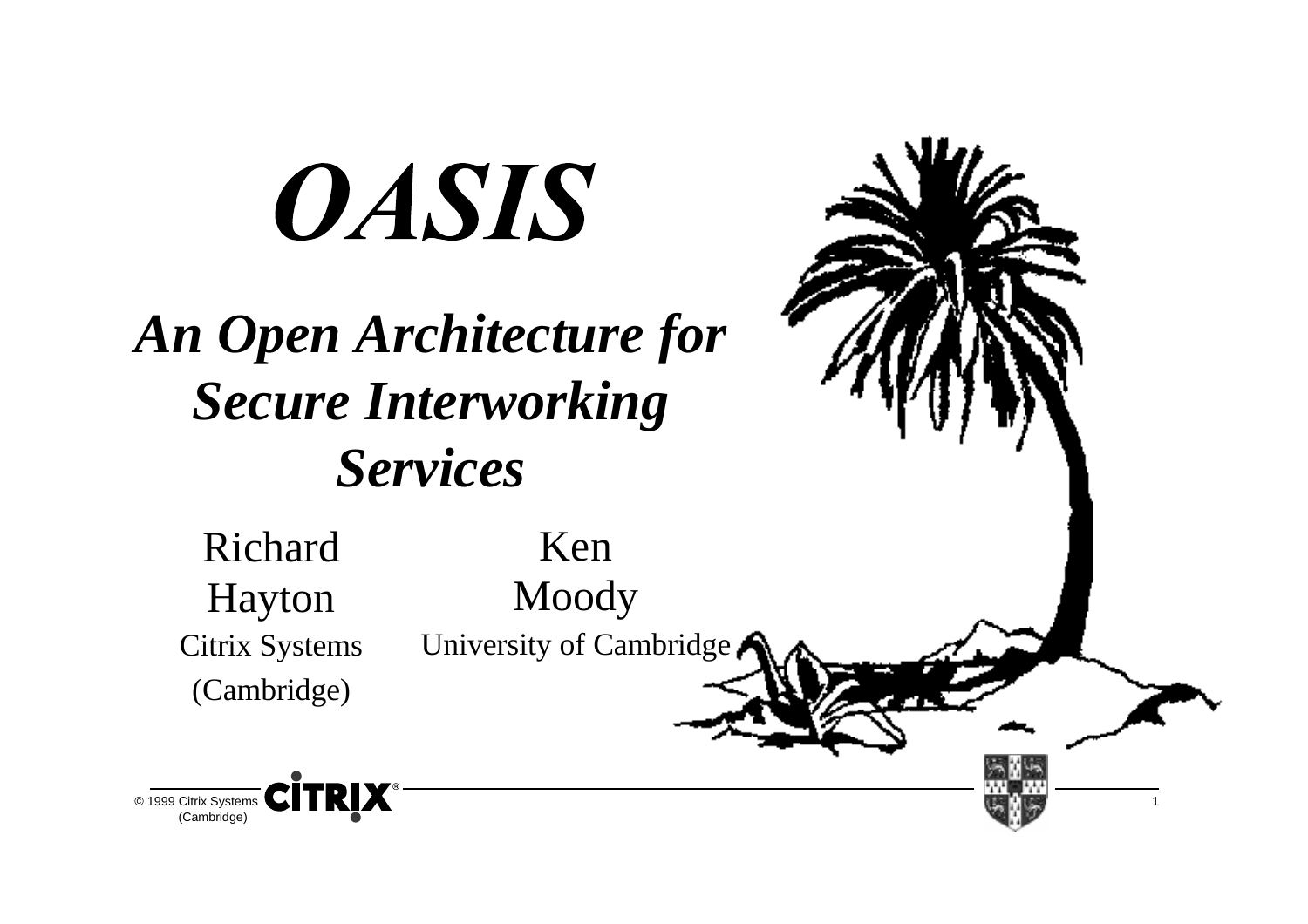## *Access Control Fundamentals*

- Access control is about classifying clients
	- those that may perform some action
	- those that may not
- If we wish to support transfer of privileges
	- we must also classify clients that may delegate access
	- and those that may be delegated to......
- We *could* consider transfer of privilege as the right to modify the access control policy
	- the standard ACL approach
	- However this is dangerously difficult to control

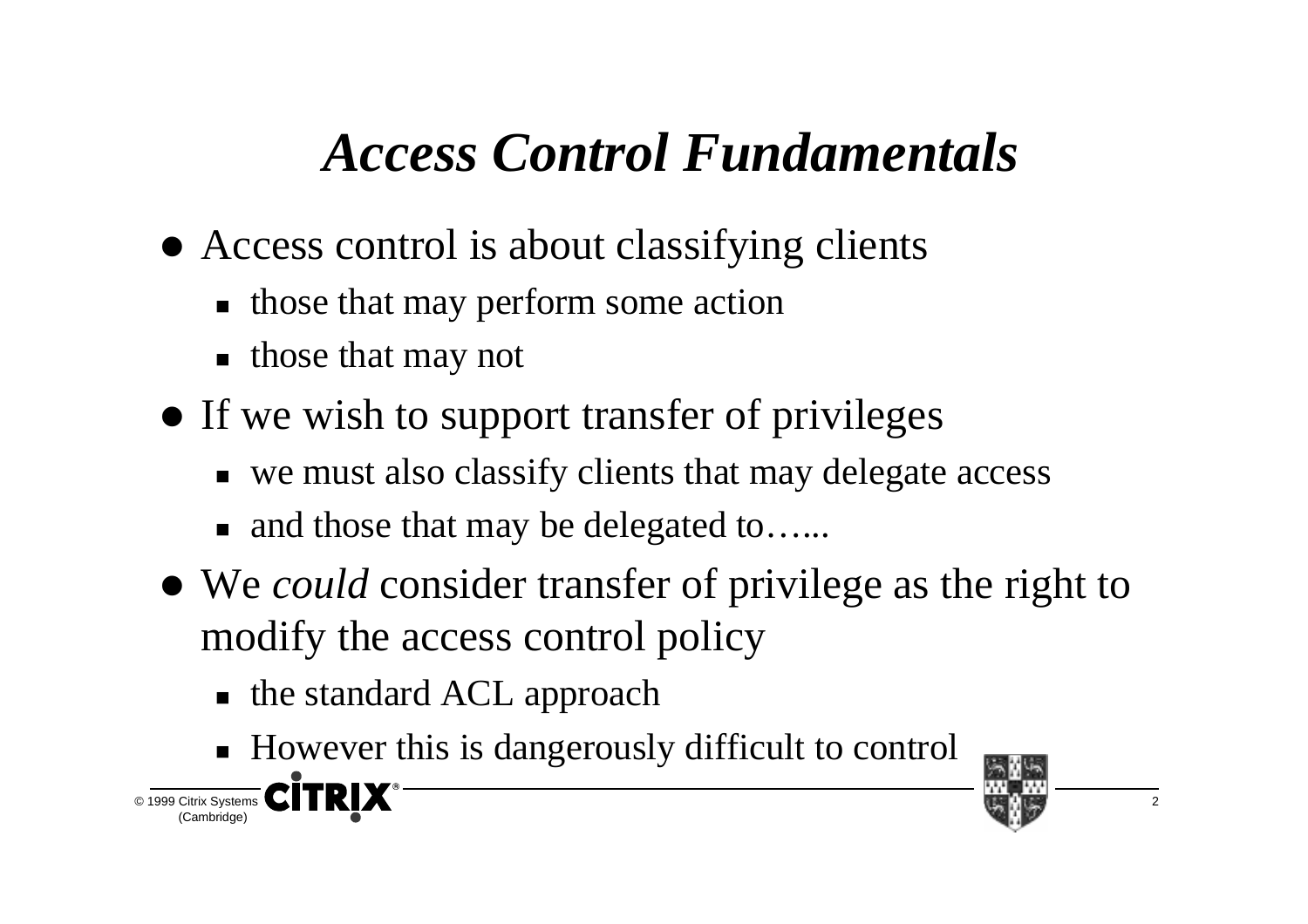## *An alternative approach*

- Formalise the rules by which the *dynamic aspect* of a policy may evolve
	- i.e. who may delegate, revoke etc.
	- These rules must allow recursive specification
		- $\blacksquare$  X may delegate R to Y, but Y may only delegate R' to Z
- Describe delegation in terms of the *roles* of the clients
	- easier to understand than delegation of rights
	- easy to specify recursive cases
- This approach distinguishes between *static* policy rules and *dynamic* policy instantiations.



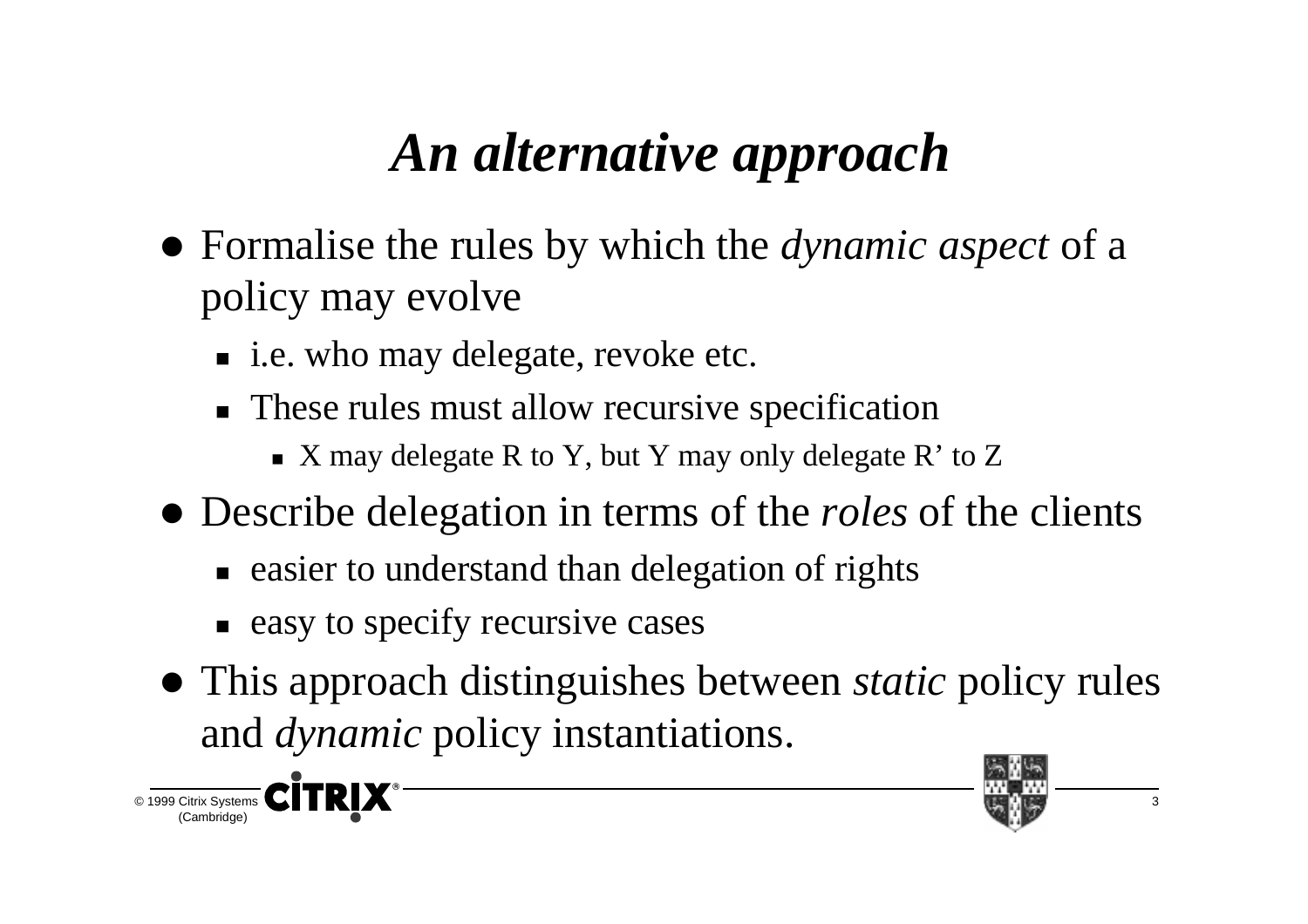# *Why separate STATIC and DYNAMIC aspects?*

- static policy can be analysed to see if a particular type of access is feasible
	- "is it possible for a student to see the exam"
	- there are decidability issues for large systems
- It is not possible to grant access that breaches policy
	- e.g. accidentally (mis)editing an ACL
	- all valid applications of policy rules are embodied in the static policy
- Easier to manage

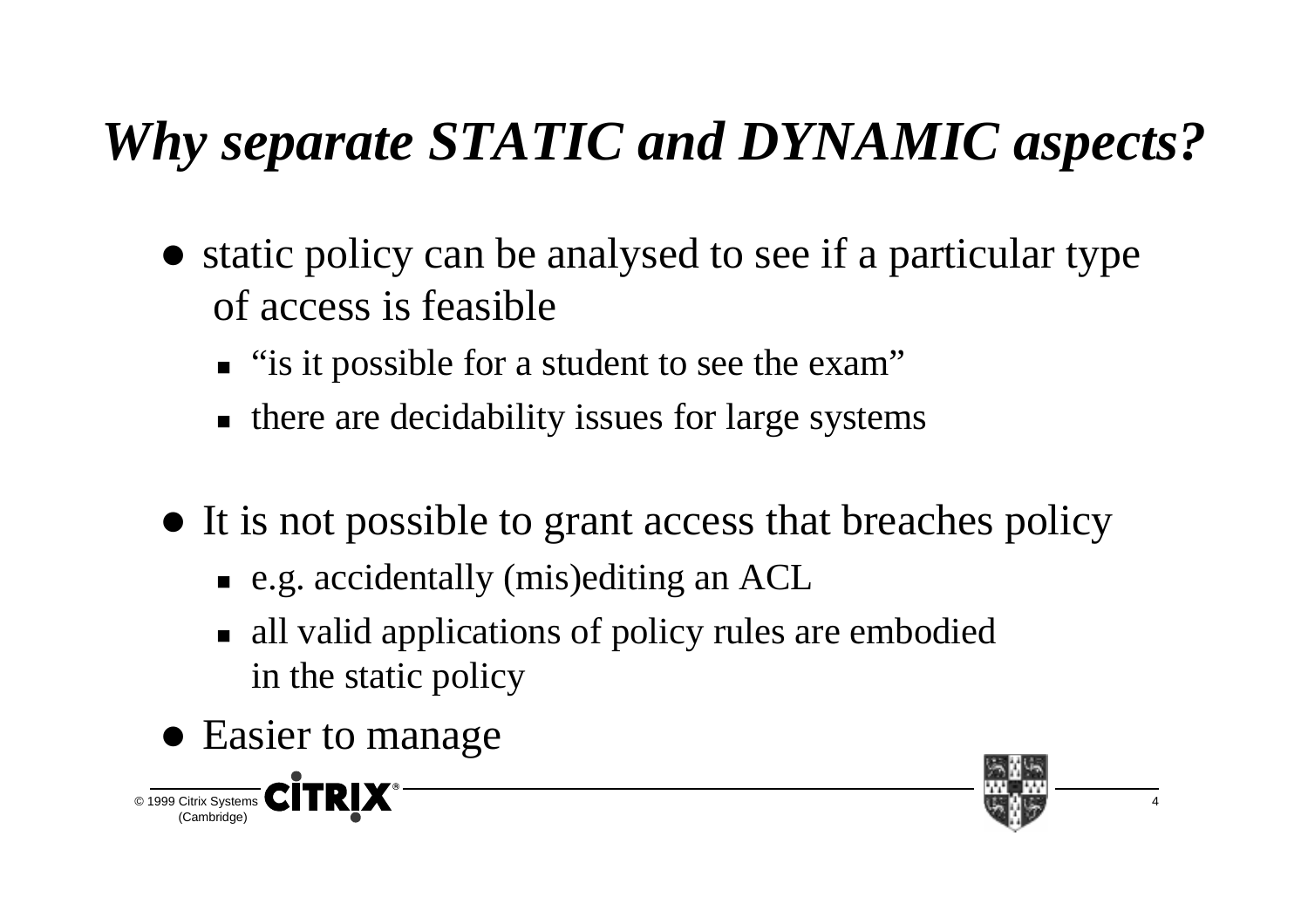## *RDL: Role Definition Language*

- A means of expressing static policy statements
	- Described in terms of the preconditions for role entry
	- Strong grounding in formal methods
	- **Extensions for delegation and revocation**
- Policies as Proofs
	- **STATIC Policy corresponds to a set of axioms**
	- DYNAMIC Policy corresponds to a set of theorems
	- Validating access = validating a proof

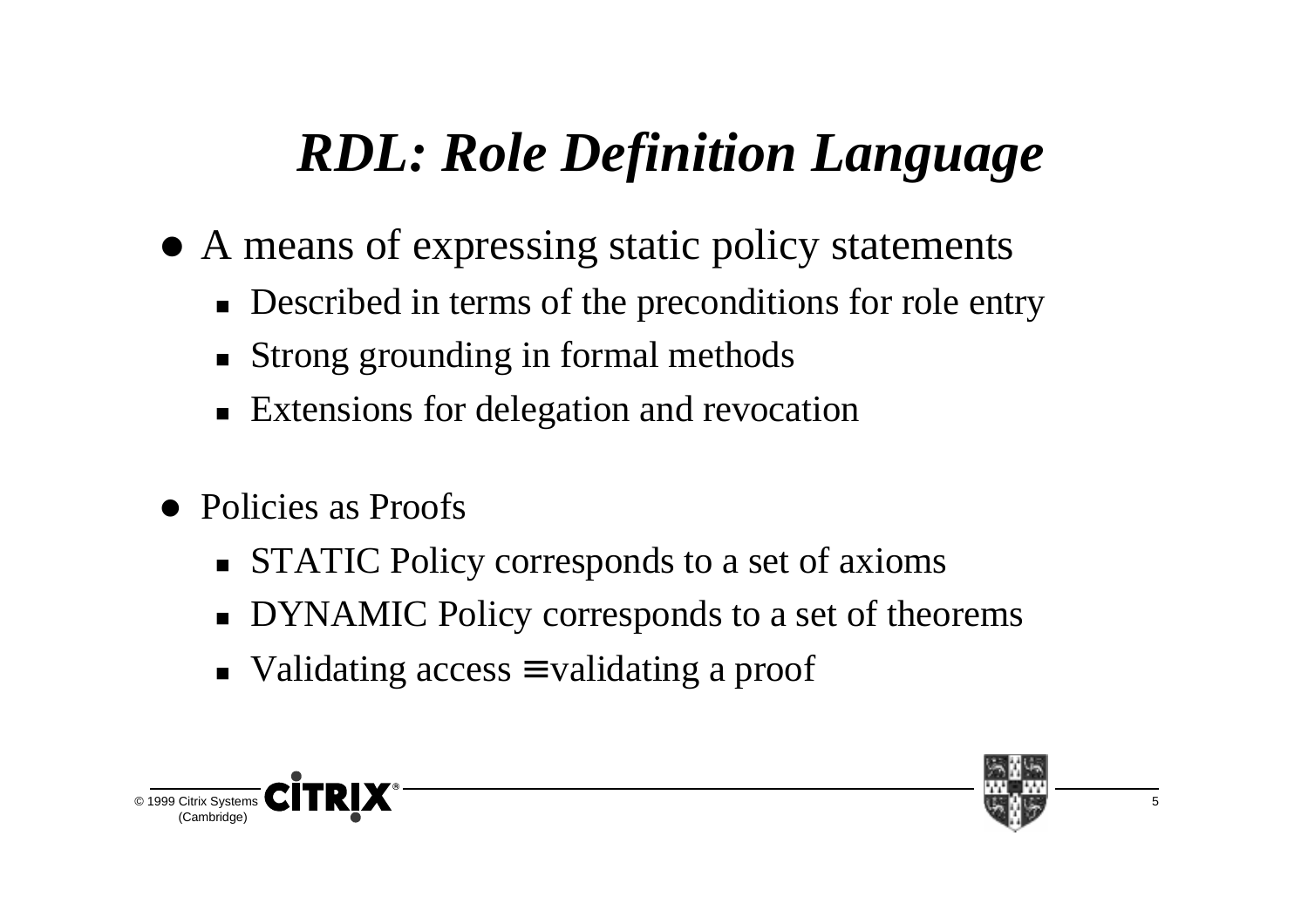#### *An RDL Statement*





#### ChiefExaminer() ← LoggedOn(ajh,*x*) **:** *<sup>x</sup>* in TrustedServers



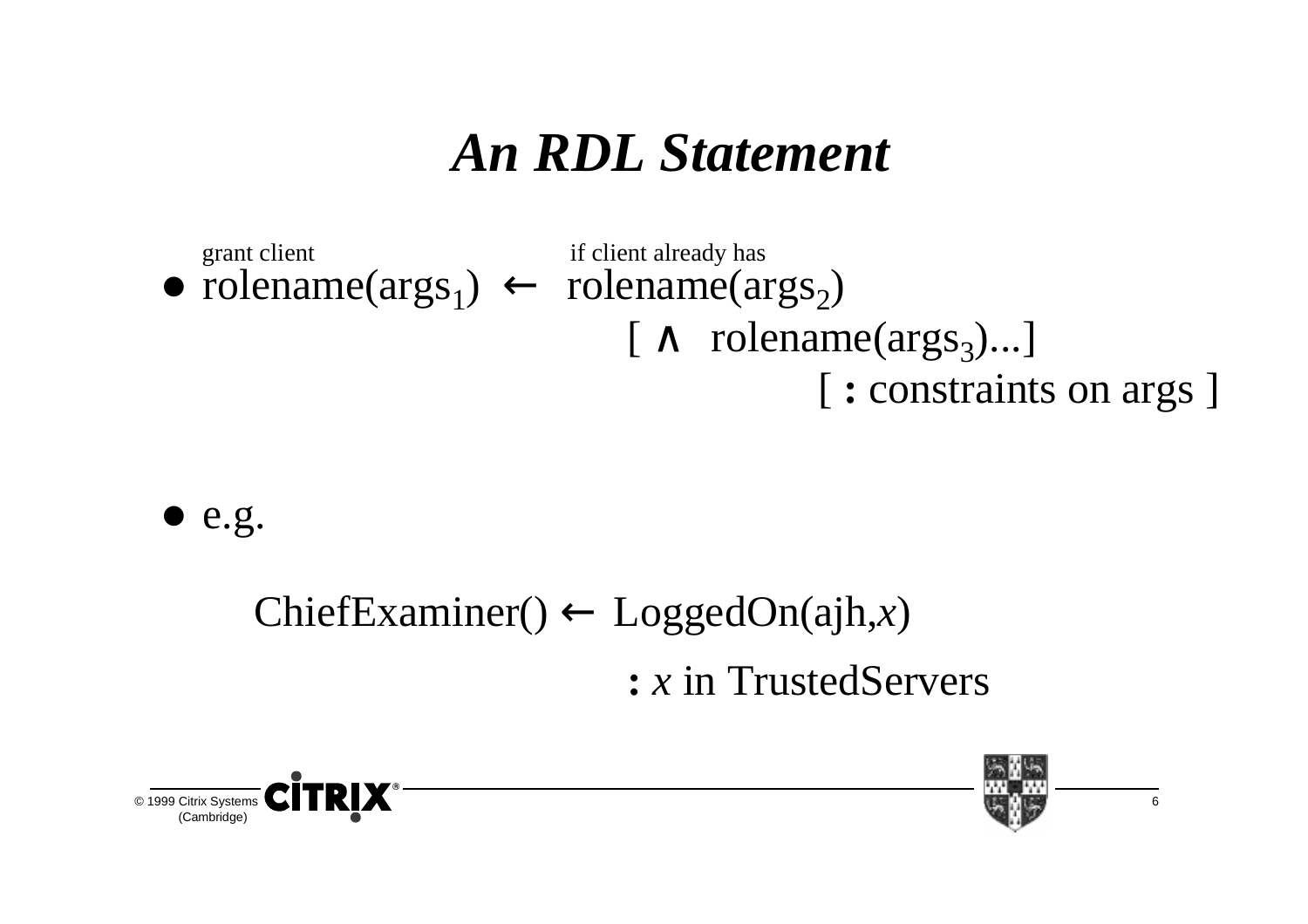## *Delegation*

• rolename(args) ← rolename(args)  $\odot$  rolename(args) [ **:** constraints on args ]

 $\bullet$  e.g.

#### Examiner( $e$ )  $\leftarrow$  LoggedOn( $p, x$ ) ChiefExaminer() **:** *<sup>p</sup>* in Staff

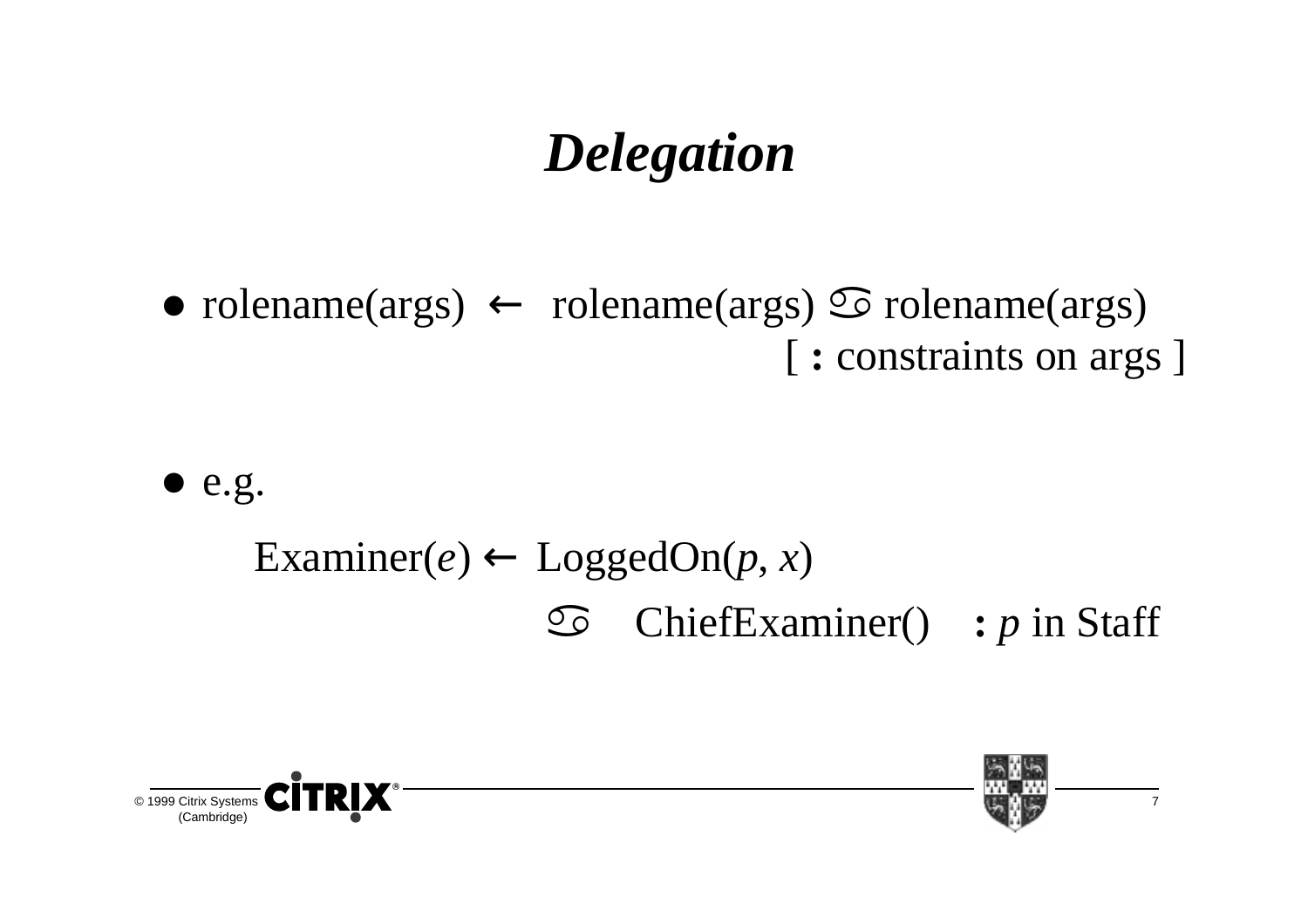#### *RDL Statements as Horn Clauses*

 $\text{Examiner}(e) \leftarrow \text{LoggedOn}(p, x)$  ChiefExaminer() **:** *<sup>p</sup>* in Staff  $\alpha$  requests Examiner(e) based on L,D,C, $\{E\}$ L is of the form " $\alpha$  has LoggedOn( $p, x$ )" D is of the form "β delegates Examiner(e) to P" *Is equivalent to*

" $\alpha$  has P" is provable from {L,E}

C is of the form "β has ChiefExaminer()"

p is a member of the set Staff

 $α$  may be issued with "α has Examiner(e)"



© 1999 Citrix Systems (Cambridge)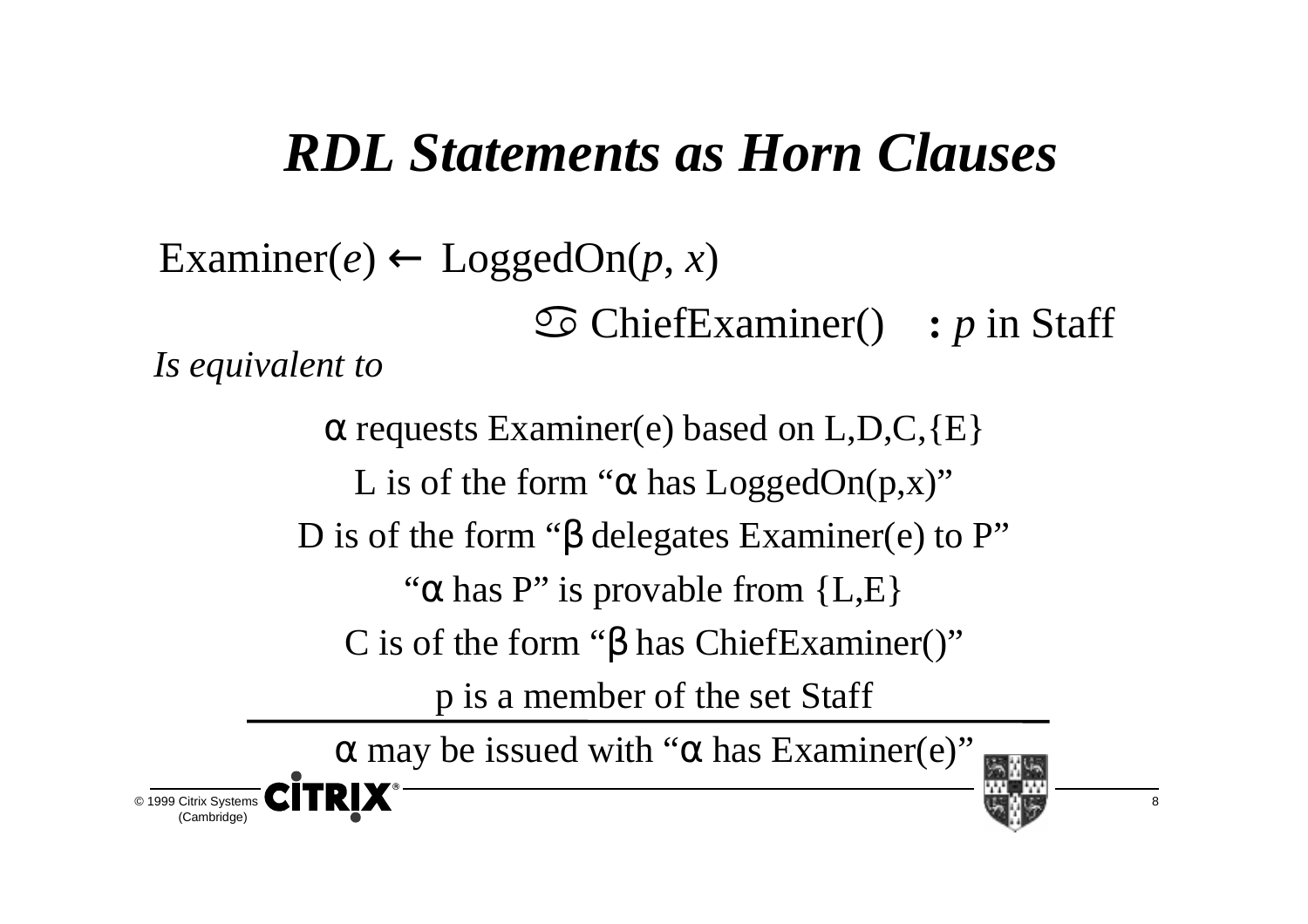## *Revocation*

- May want to revoke for a variety of reasons
	- **delegator wishes to revoke**
	- delegator is revoked
	- **n** preconditions fail (e.g. no longer logged on)
	- side conditions fail (e.g. removed from a group)
- Must control which of these are *active*
	- e.g. cannot revoke a vote
- Mechanism for revocation should be rapid



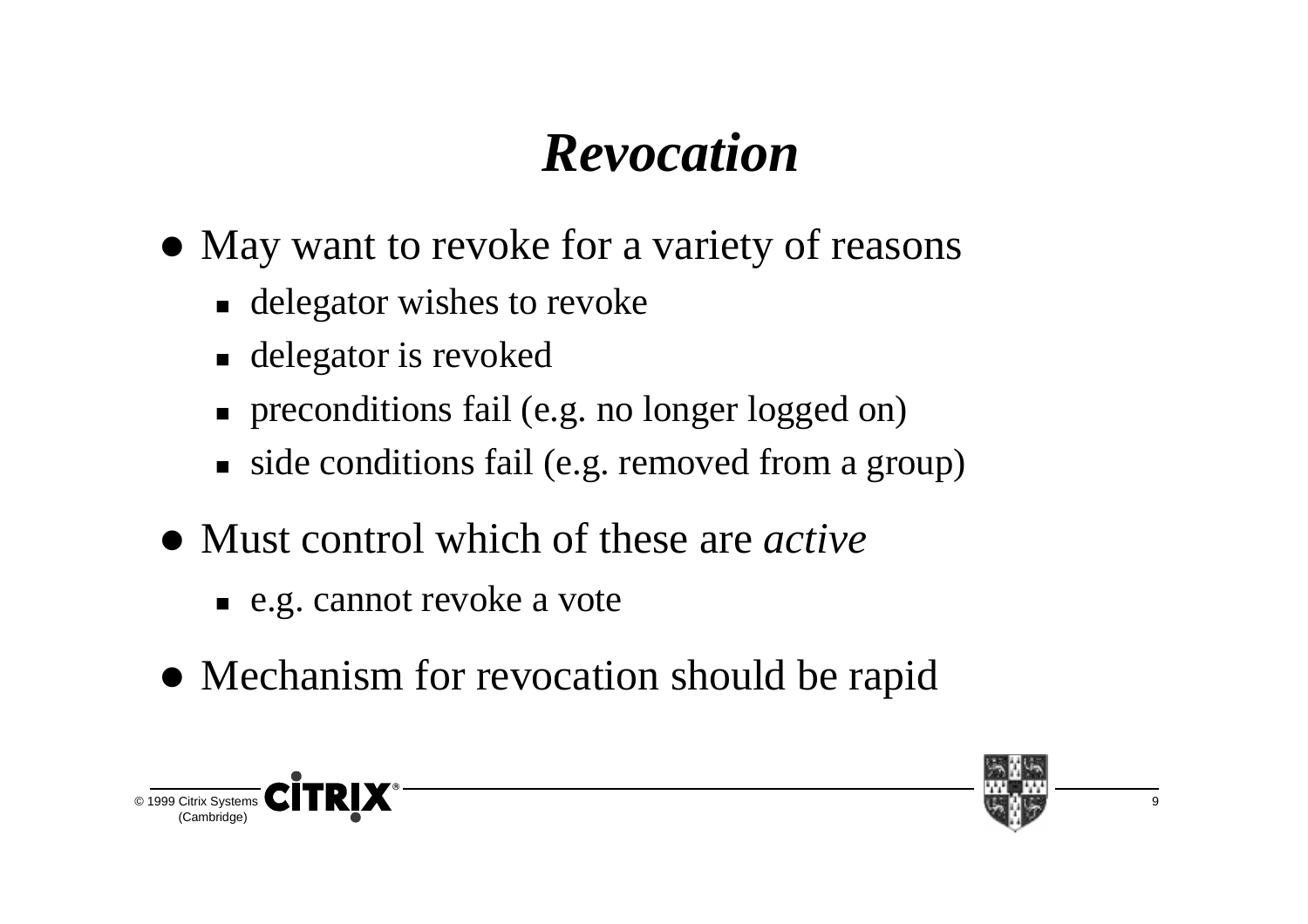# *Specifying Revocation*

- Clauses so far are ENTRY CONDITIONS
- Must be true to allow entry to a role
- Wish to revoke when some conditions no longer hold...
	- -MEMBERSHIP RULES
- Revocation occurs when membership can no longer be proved using the MEMBERSHIP RULES



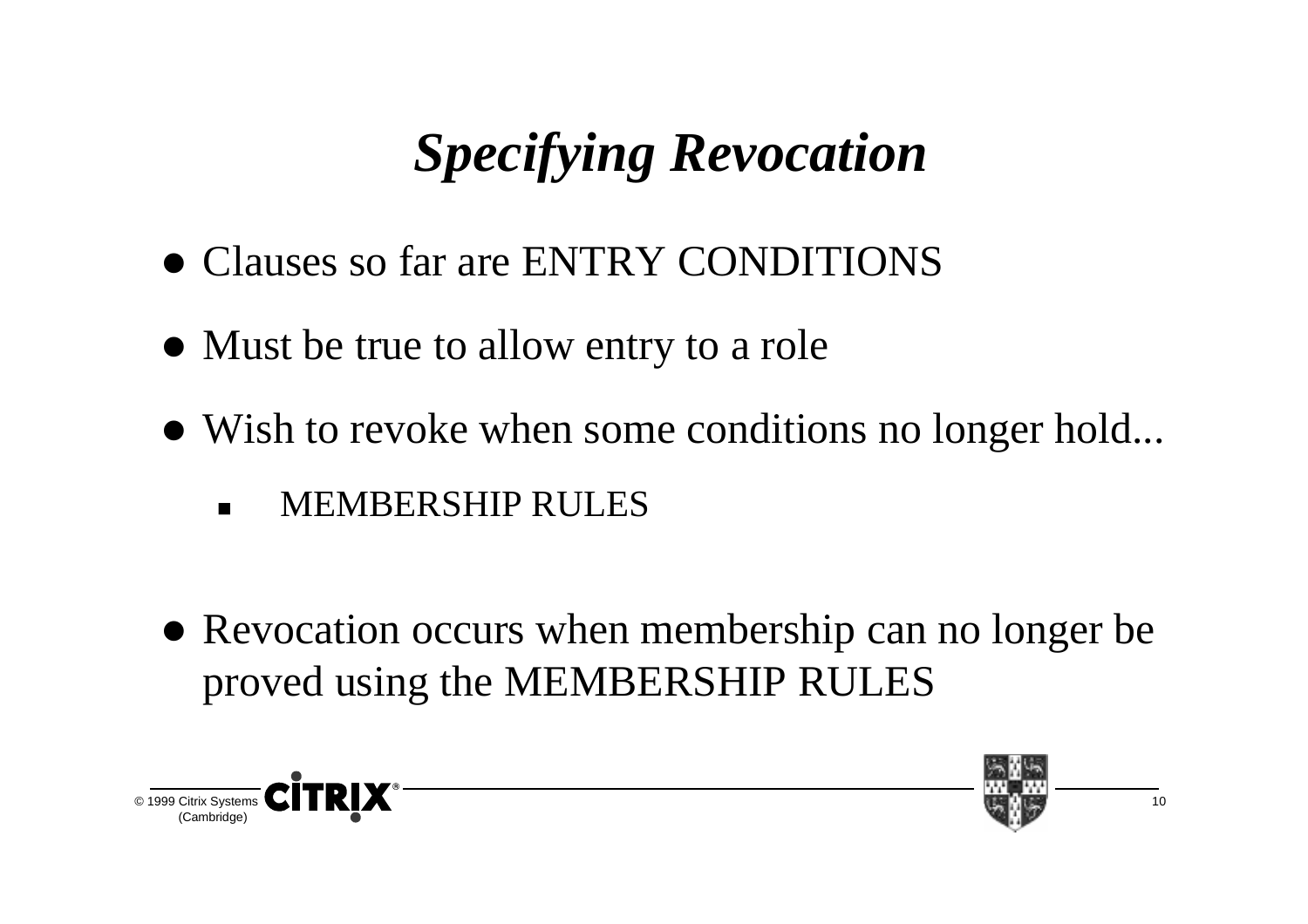#### *Revocation Example*

- Revoke Candidate role
	- at the whim of the Examiner
	- **If the Examiner is revoked**
	- if the candidate ceases to be a student
- Don't revoke under any other circumstances
- Specify by annotating RDL statement



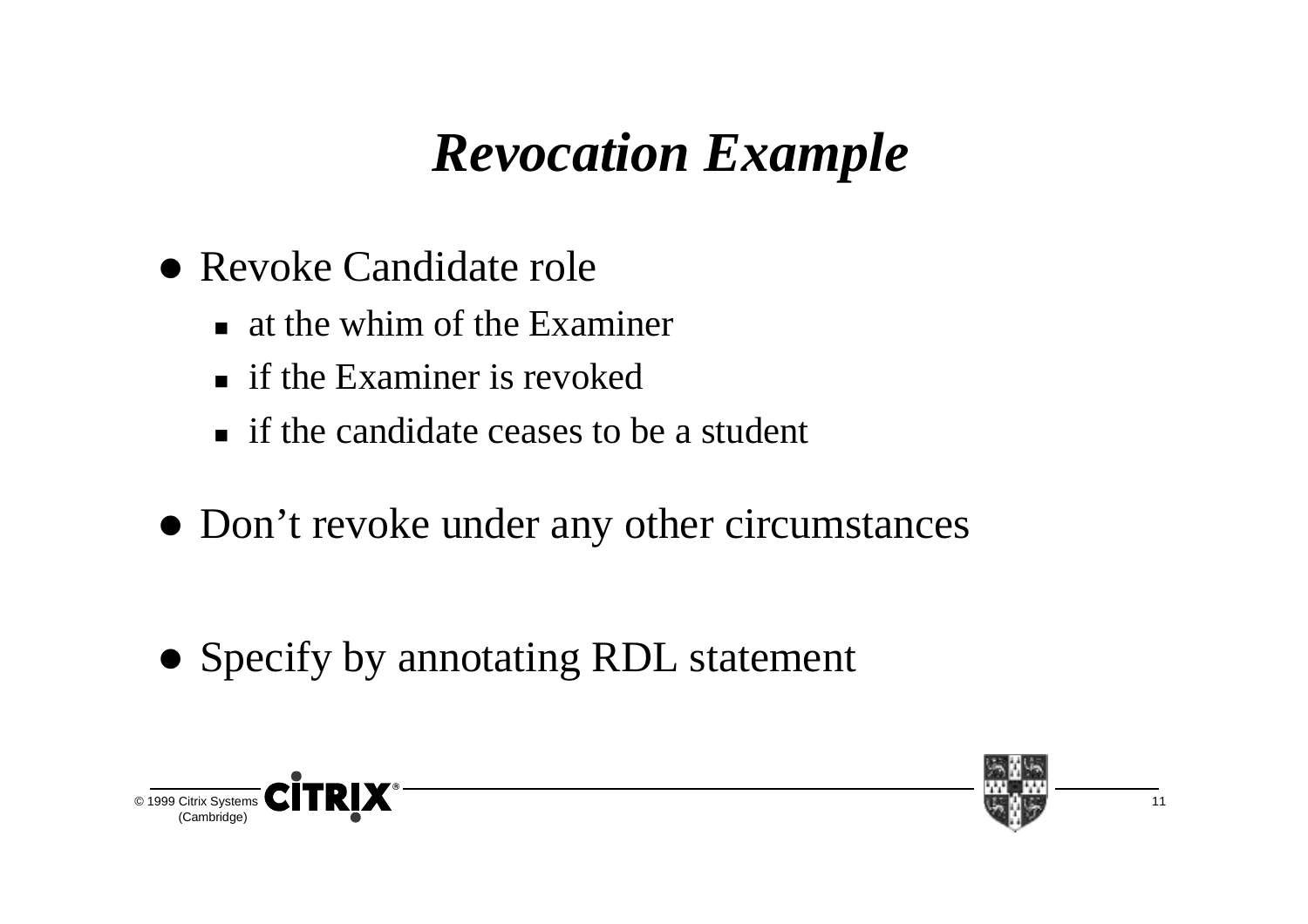## *Annotated RDL for Revocation*

#### Candidate( $p,e$ )  $\leftarrow$  LoggedOn( $p,x$ ) \* Examiner(*e*)\* **:** (*p* in Students)\*

An example theorem:

 $C_2$  has Examiner(Math)

 $C_2$  delegates Candidate(Fred,Math) to  $C_1$ 

Fred in Students

 $C_1$  has Candidate(Fred,Math)



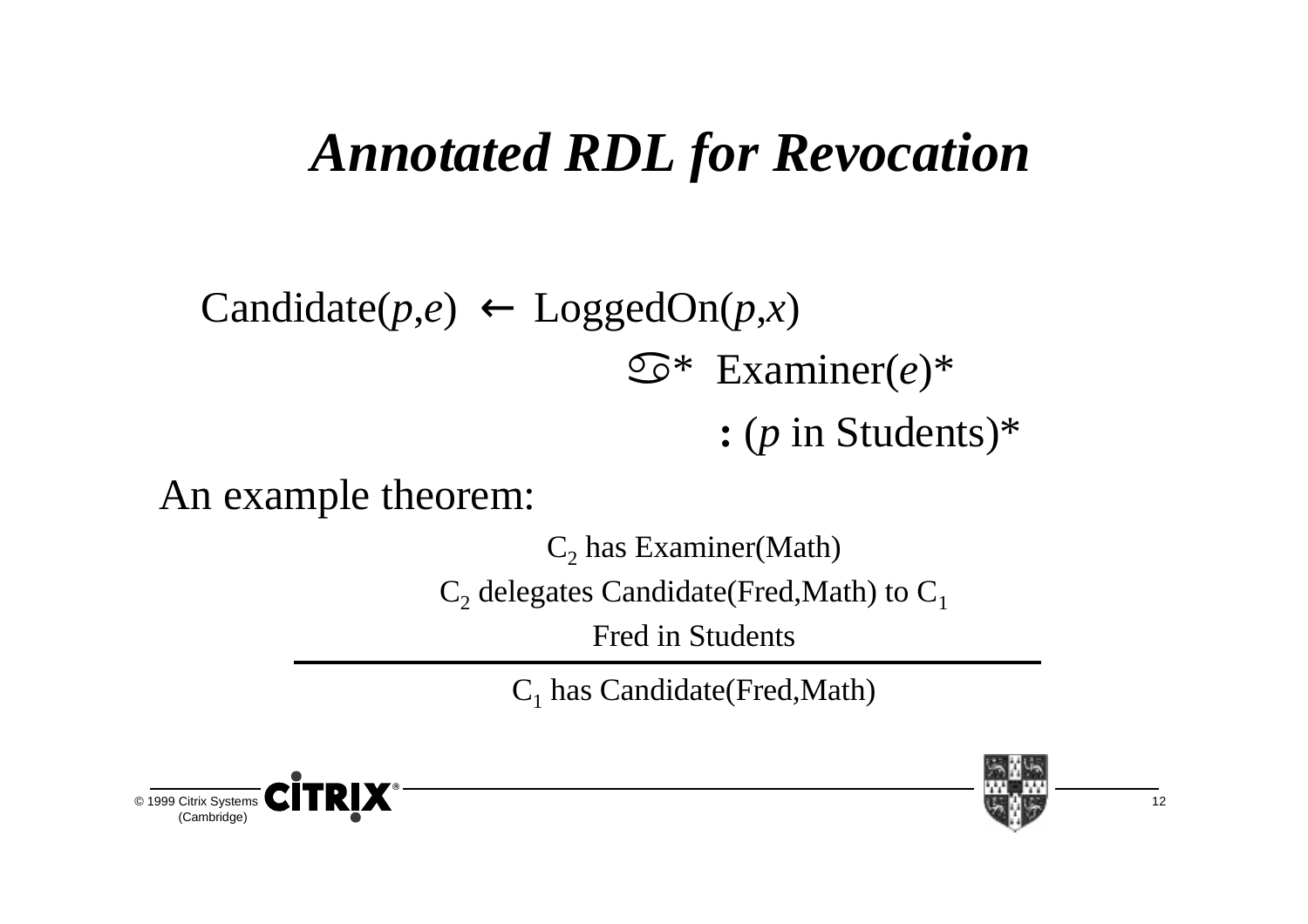# *Policy Definition : Summary*

- We must distinguish static from dynamic policy
	- the only effective way to manage complexity
- RDL provides straightforward but powerful policy expression
	- formal grounding
	- extensible
- *so how does it all work in practice?*



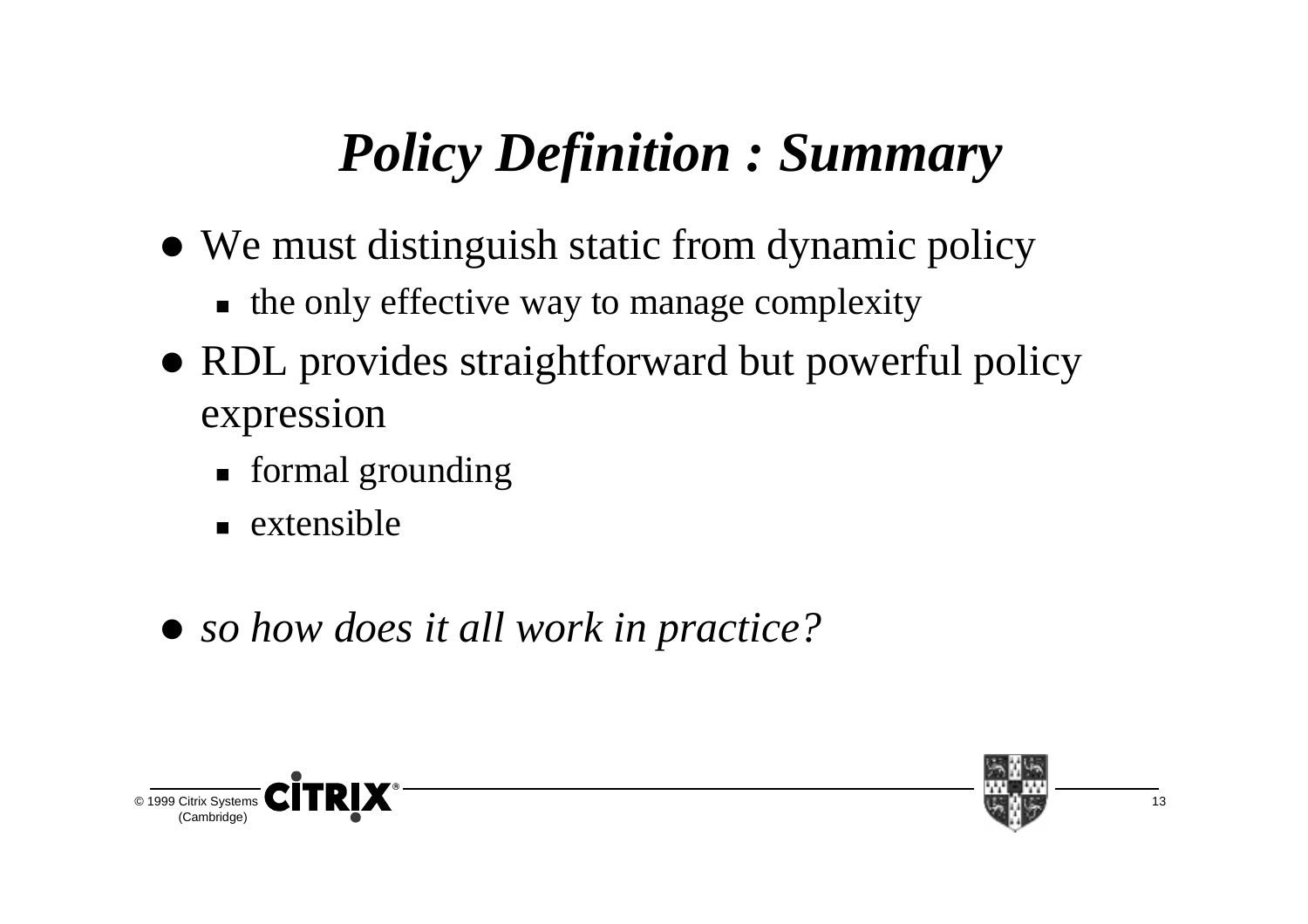# *Implementation Approach*

- Services
	- manage policy related to service objects and service roles
	- **Example 3 issue certificates to clients to represent entry to a role**
- Clients
	- obtain certificates from a variety of services
	- choice which certificate to use when
- Authentication
	- integrity check on client specific certificate
	- validation of proof of certificate theorem
		- involves a callback to the issuing service (to allow rapid revocation)
		- we build proofs when certificates are issued to make this fast

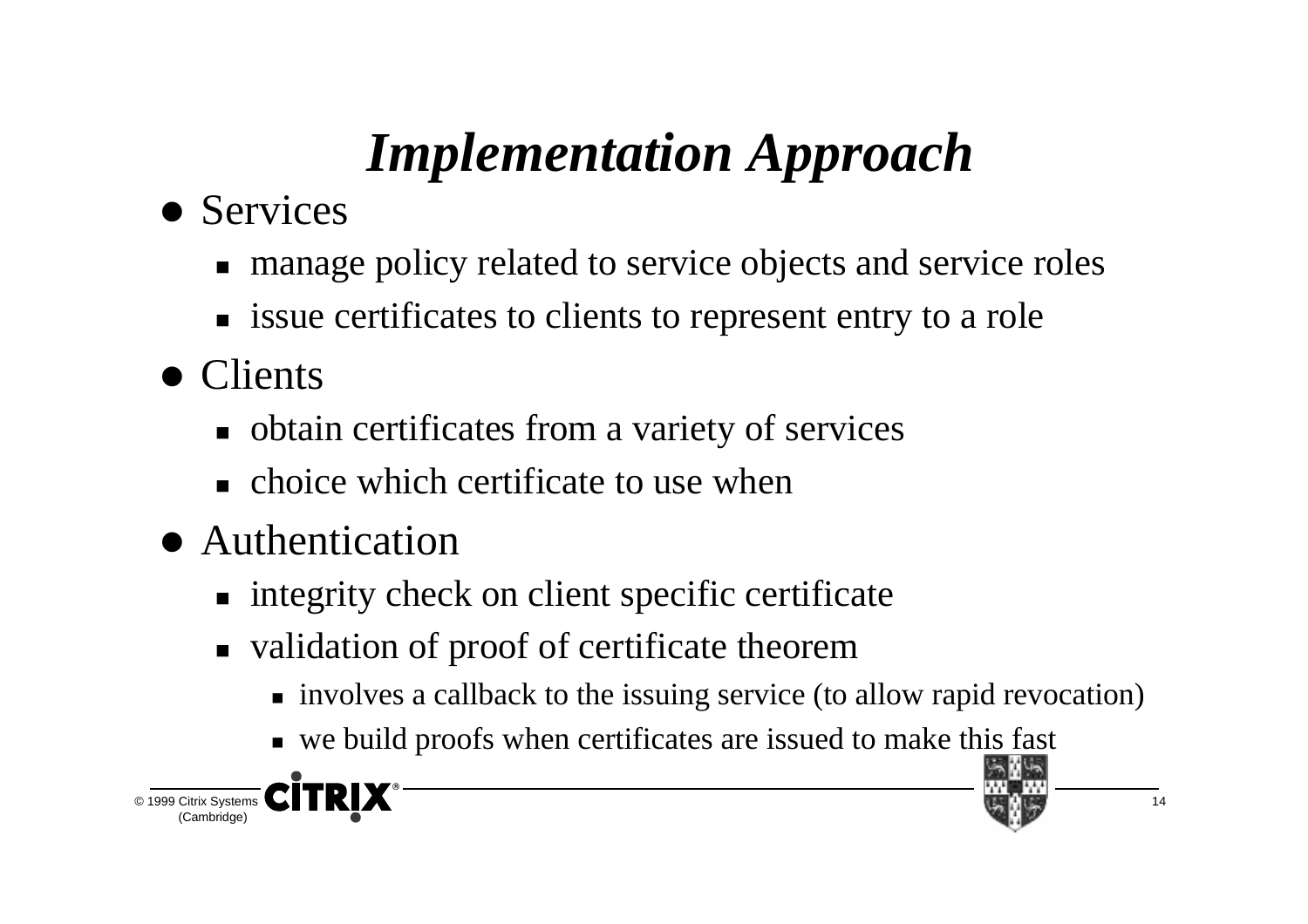#### *One service as a client of another*

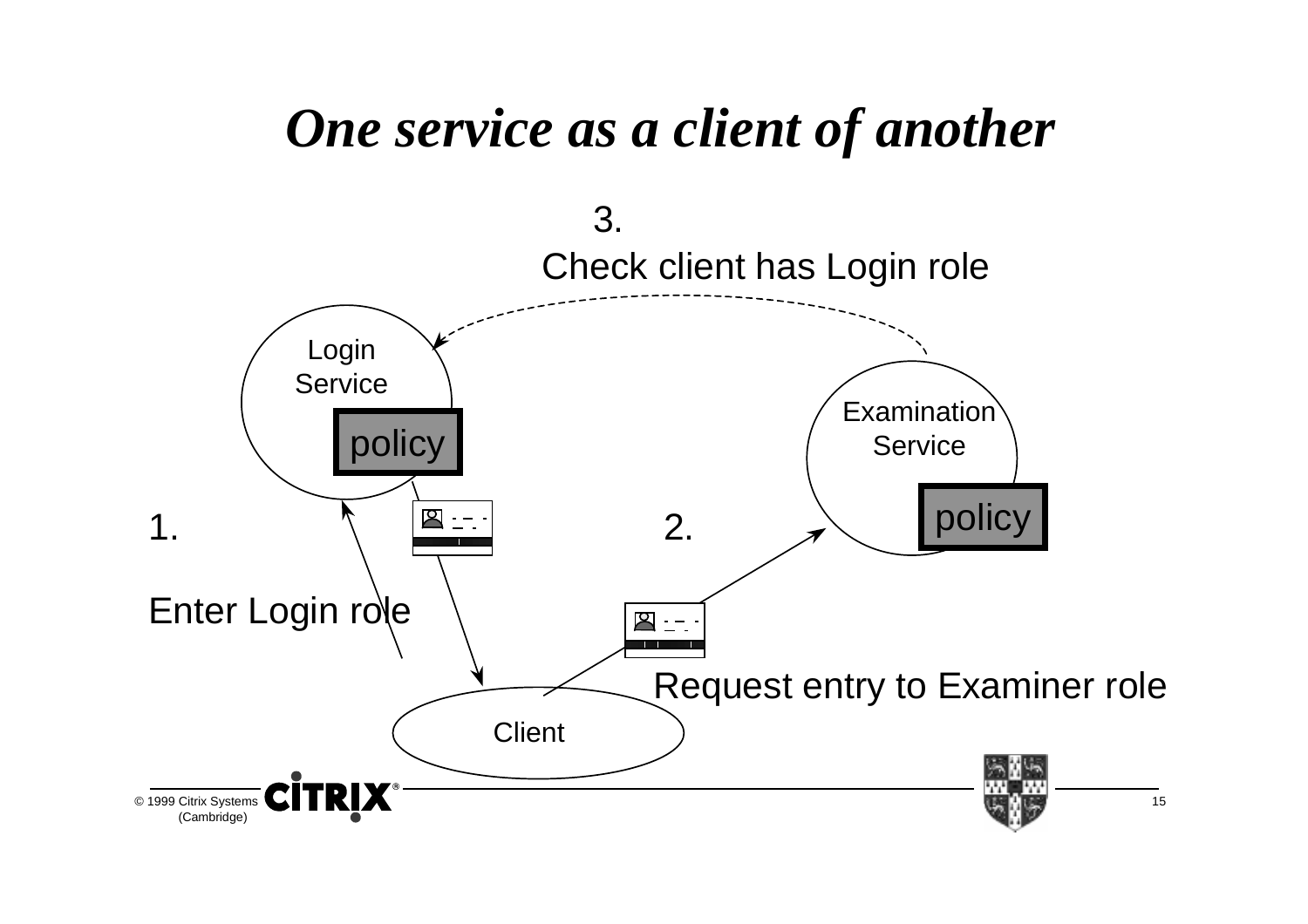# *Policy Separation*

- A service may make use of the roles issues by another service without being concerned with the mechanisms by which these roles are issued and revoked.
- This is a powerful abstraction
	- allows us to encapsulate legacy systems
	- allows for system evolution
	- new services do not weaken old services
	- services can be separately administered
	- different services can make different security/efficiency/availability trade-offs.

*all the advantages of object oriented programming*



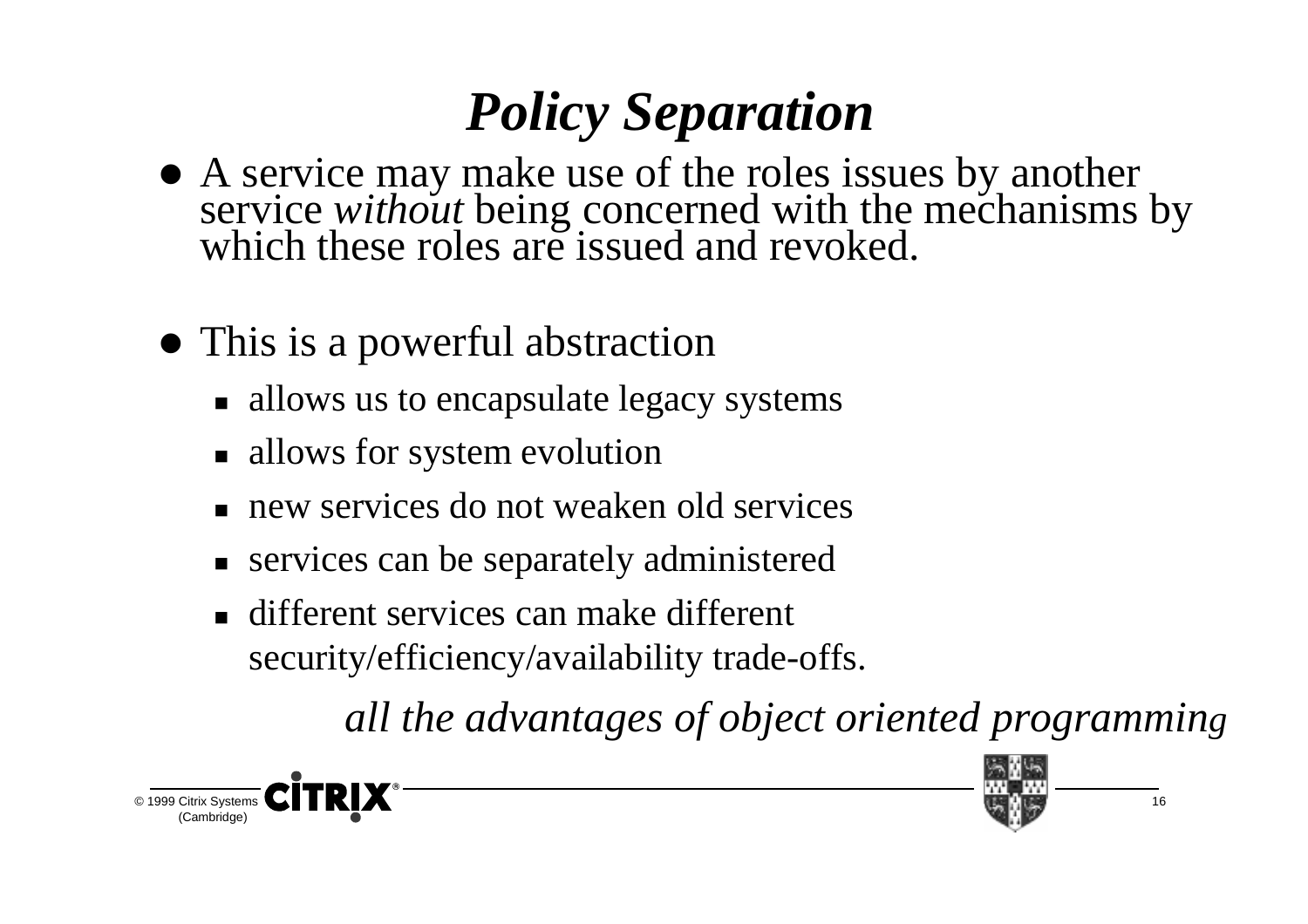# *Managing Proofs*

- We construct proofs dynamically, as certificates are issued
	- this allows rapid validation of role membership
	- These proofs may be collapsed due to revocation
- The implementation of this is the key to OASIS
	- the rest of the talk will give an overview of how this works
	- We have tested this with a prototype implementation



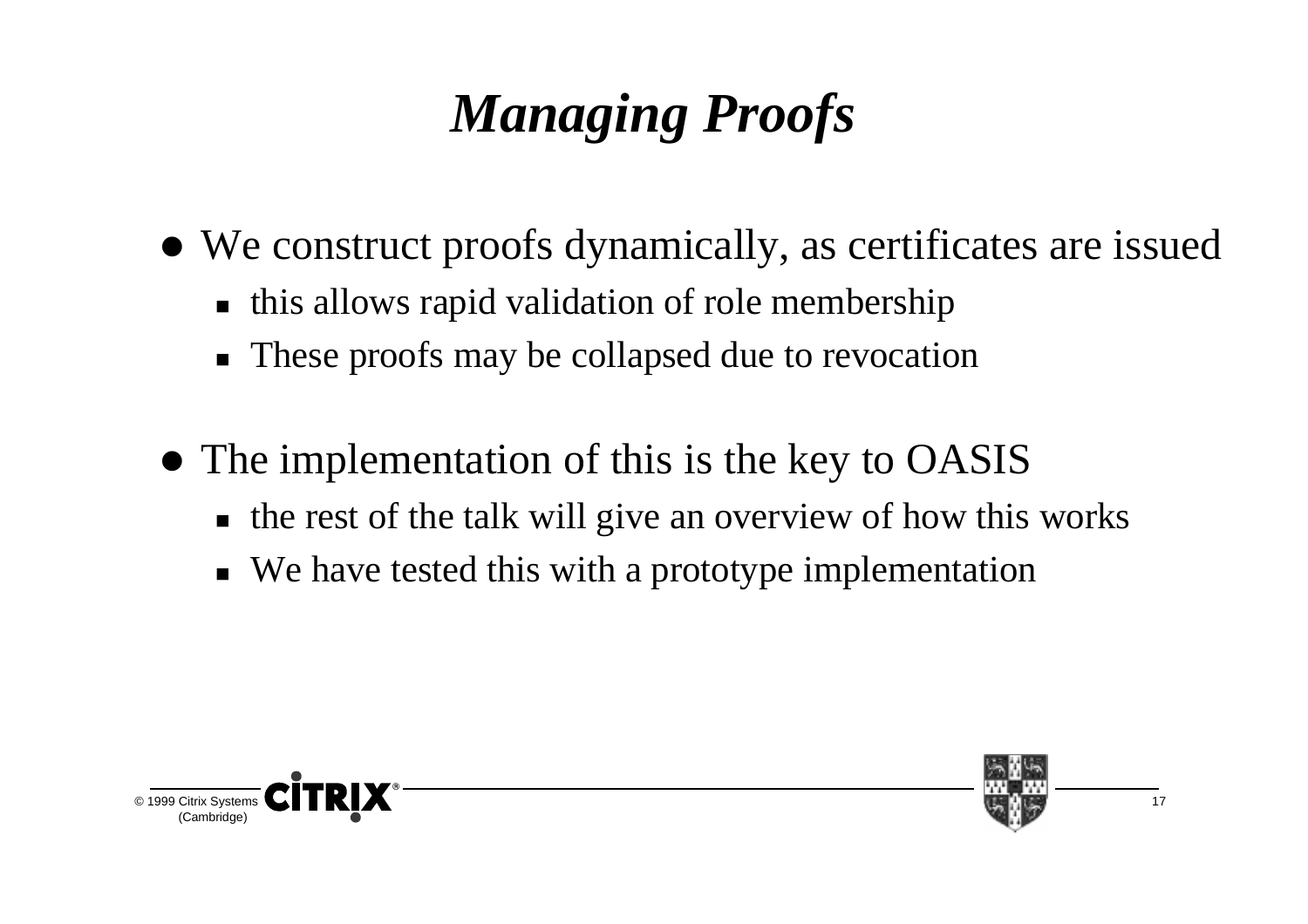## *Managing Proofs - Credential Records*

- Small records linked to form a proof tree
	- Each record represents this service's belief about some fact
		- validity of a role membership
		- group membership
		- other belief (e.g. it is Sunday)
- Each certificate is validated by a single credential record
	- fast to validate
	- easy to construct
	- easy to revoke

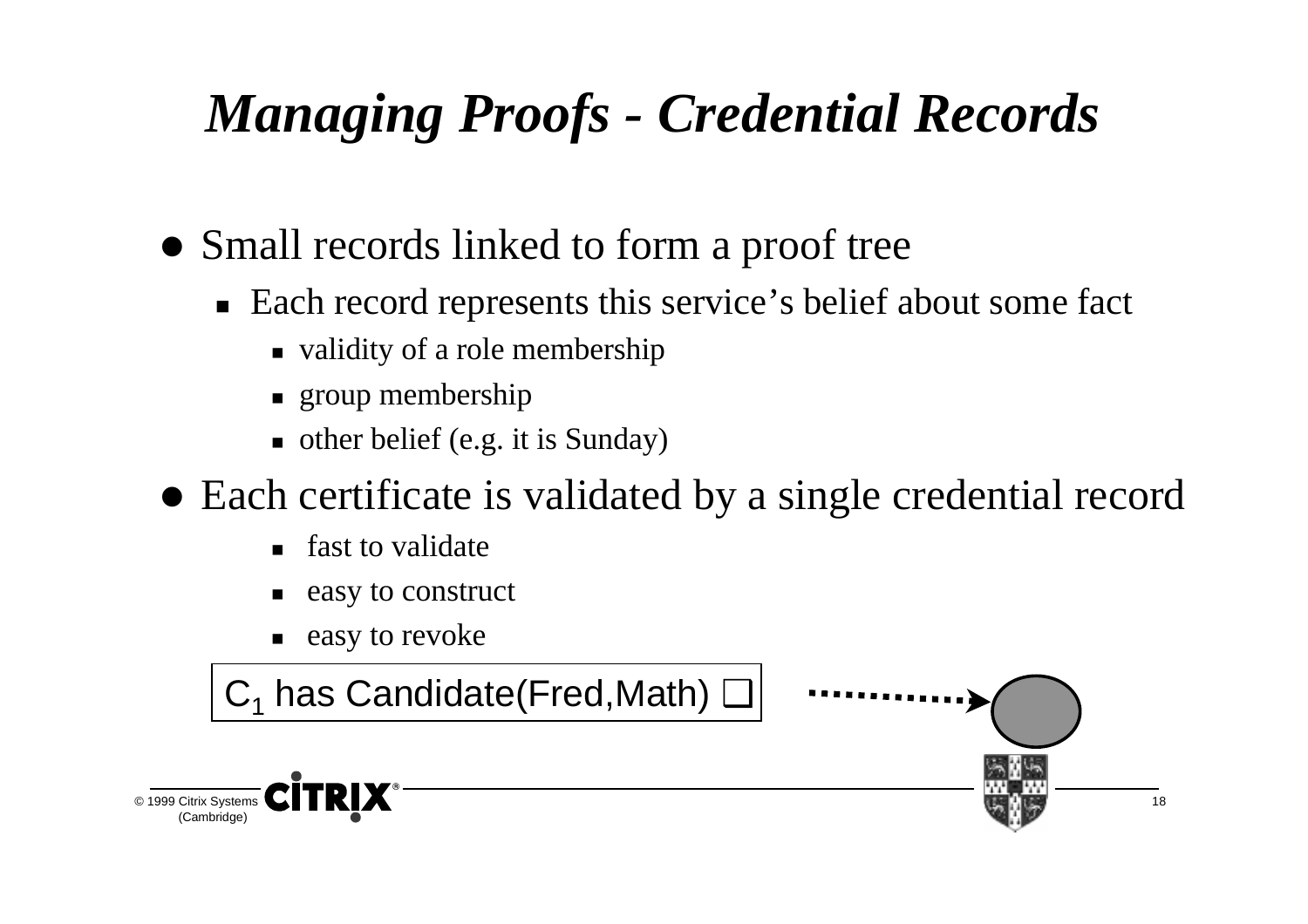

© 1999 Citrix Systems (Cambridge)

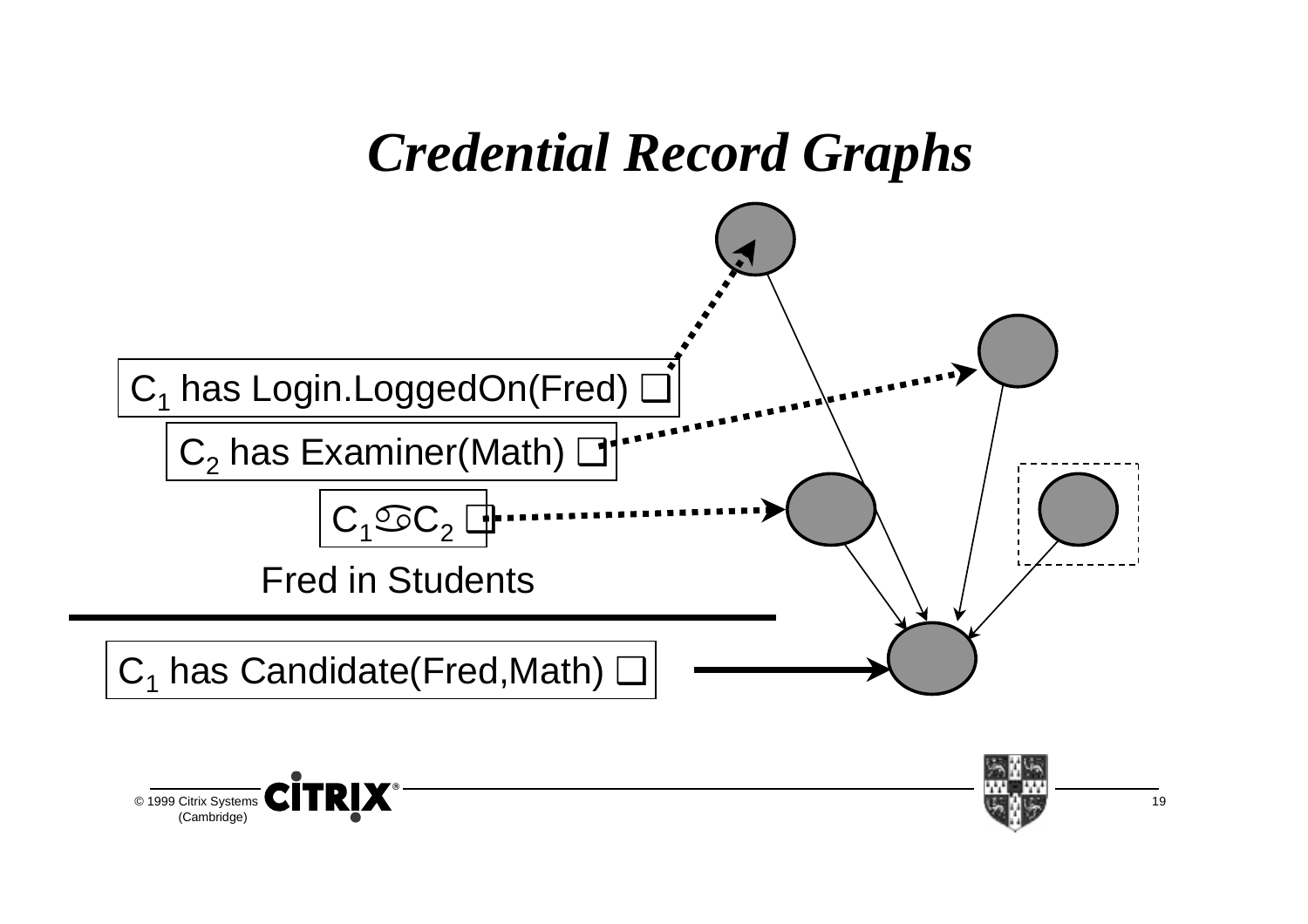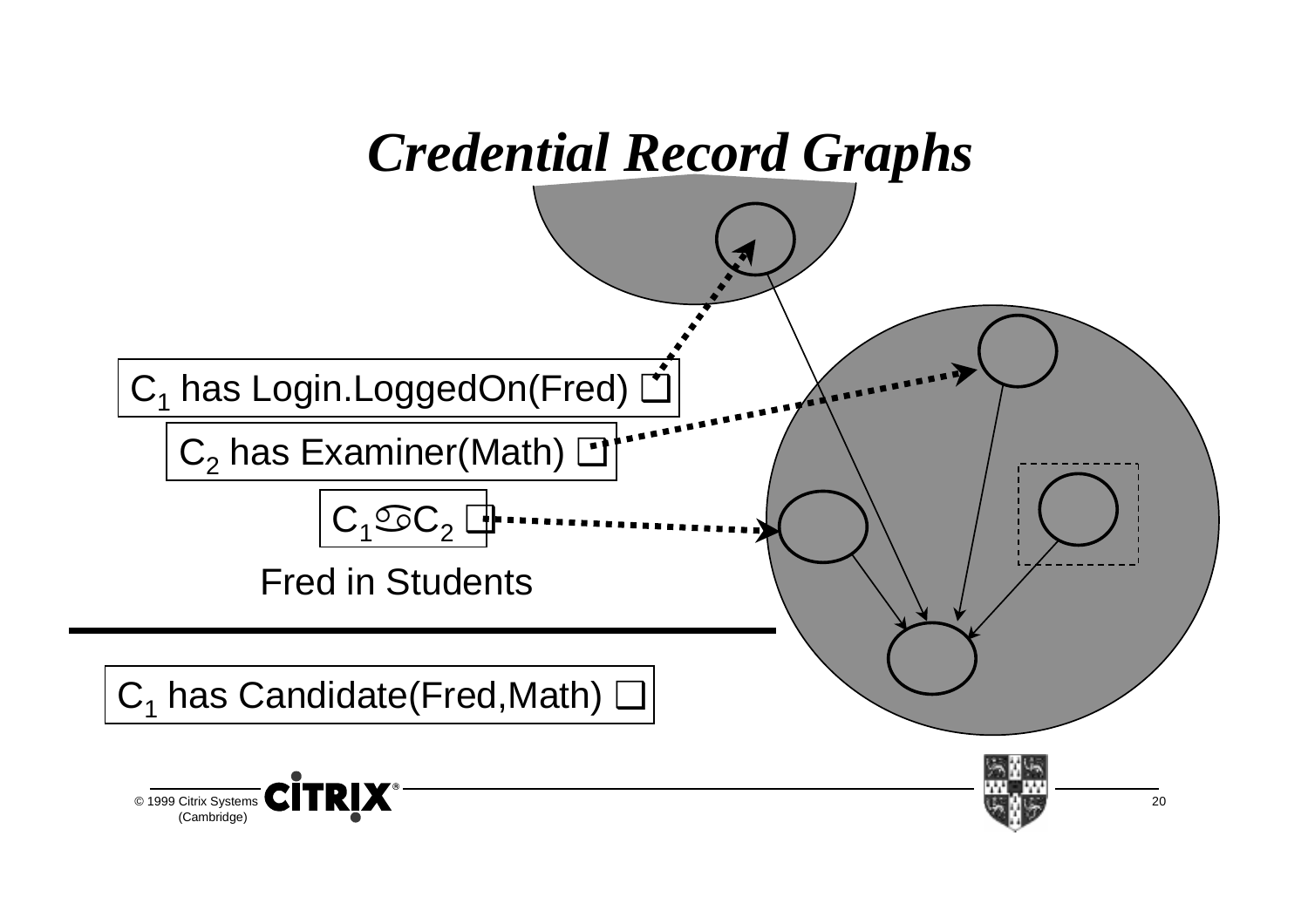# *Events: Detecting Failure on a failure* Change Events Heart Beats Unknown





- mark records as unknown
- control use of related certificates
- don't destroy state
	- rapid recovery
- Tuneable implementation
	- heartbeat interval
	- acceptable delay before signalling failure